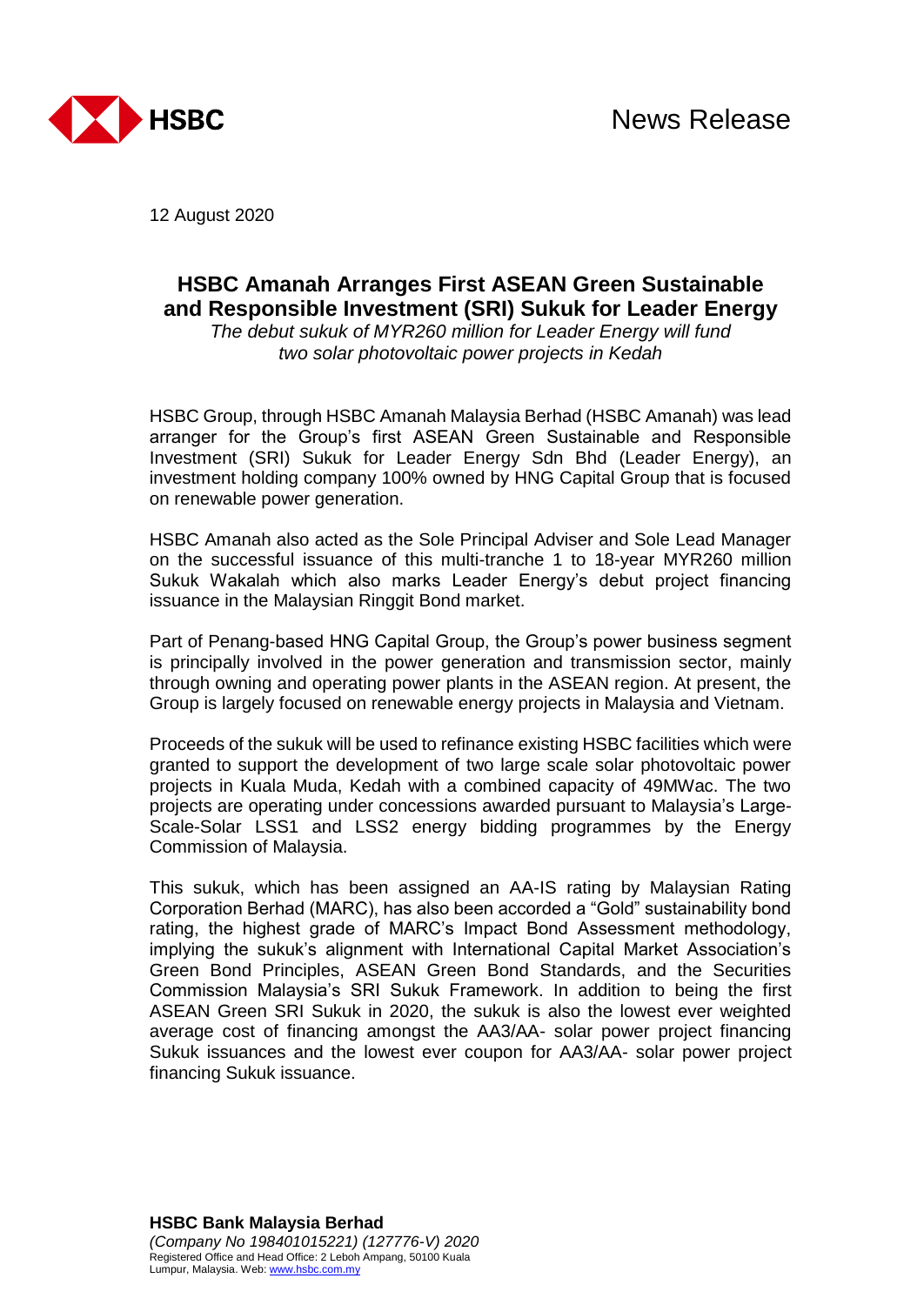"My warmest congratulations to Leader Energy on this successful rated solar power project financing issuance that marks HNG Capital Group's debut in the Malaysian Ringgit sukuk market. Despite the challenging market conditions as a result of the COVID-19 pandemic, this transaction attracted robust demand from 12 investors, comprising high quality insurance companies, asset managers and financial institutions. This shows tremendous appetite for sustainable and green focused offerings in the market and we at HSBC are proud to have partnered with Leader Energy for this landmark issuance," said Stuart Milne, Chief Executive Officer, HSBC Malaysia.

"HSBC Amanah is committed to transforming into a sustainable banking entity and the development of industry leading sustainable product offerings such as this ASEAN Green SRI Sukuk, clearly demonstrates our continued commitment and ability to develop the landscape of sustainable banking products available in Malaysia," said Oz Ahmed, Chief Executive Officer, HSBC Amanah. "This new issuance also reflects HSBC Amanah's commitment to financing projects that benefit communities and the environment in line with Bank Negara Malaysia's Value-based Intermediation (VBI) initiative and HSBC Group's responsibility to help finance global sustainable development and to create greater value and impact."

"HSBC Malaysia has been supporting HNG Capital Group for the past 40 years and it is one of the principal banks which supports the Group's business expansion in the ASEAN region. HNG Capital is aggressively pursuing power generation projects throughout the ASEAN region and we are proud to partner and work with HSBC that has a strong track record in developing sustainable solutions and who also echoes our goal to help pave the path towards a sustainable and renewable future," said Dato' Sean H'ng, Group Chief Executive Officer, HNG Capital Sdn Bhd. "Our first project financing sukuk issuance for HNG Capital Group is a success and we look forward to working closely with HSBC Malaysia as we chart our course towards a greener future and continue to expand our footprint in renewable energy projects across our core markets in the ASEAN region."

HSBC Group aspires to be a leader in sustainable financing, managing and shaping the shift to a low-carbon world. The bank has set out a series of commitments globally in support of this goal, including a pledge to provide USD100 billion to sustainable financing and investments by 2025. In 2020, HSBC was named Best Bank for Sustainable Finance for the Asia, Middle East and Western Europe regions by Euromoney. Earlier this month, HSBC Amanah also won the **Islamic ESG Bank of the Year award** as part of The Asset Triple A Islamic Finance Awards 2020. In 2019, HSBC was named by Euromoney as the World's Best Bank for Sustainable Finance while HSBC Amanah's UN SDG Sukuk was also was awarded the Islamic Deal of the Year as part of The Asset Triple A Islamic Finance Awards 2019.

*ends/more*

#### **Media enquiries to:**

| Marlene Kaur     | +603 2075 3351 |
|------------------|----------------|
| Joanne Wong      | +603 2075 6169 |
| Lilityati Lajman | +603 2182 5161 |

[marlenekaur@hsbc.com.my](mailto:marlenekaur@hsbc.com.my)  $joanne.p.m.wong@hsbc.com.my$ liliyati.lajman@hsbc.com.mv